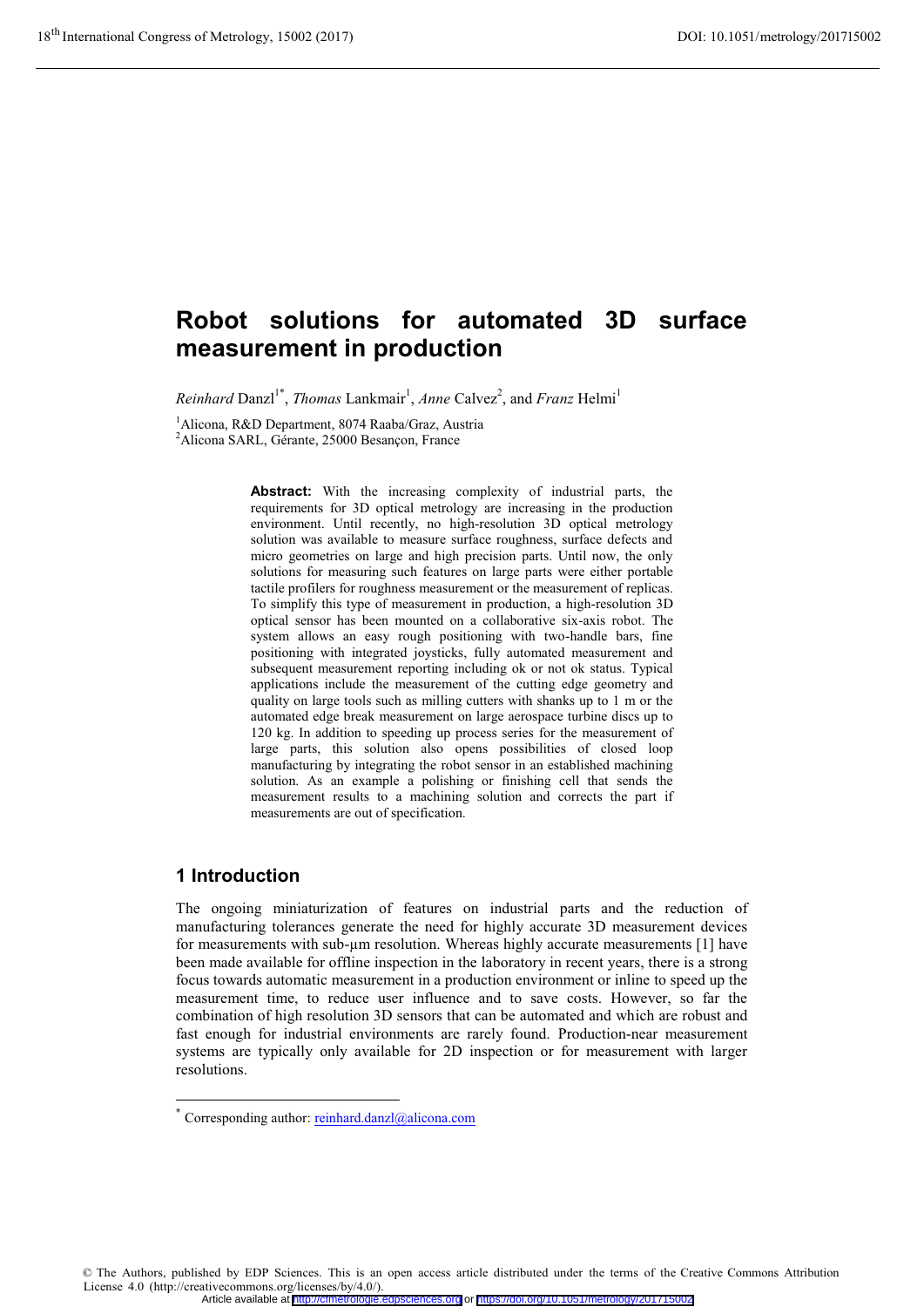An additional challenge is that many parts are too large or too heavy to be measured with conventional metrology systems that have strong limits with respect to size and weight. Typically such large parts can be only measured by portable profilers for roughness measurement or alternatively by creating a replica of small portions of the large parts, which are then measured in the laboratory, a very time consuming process.

Here we present a novel metrology platform for industrial measurements that uses a unique combination of collaborative robots (cobots), a fast 3D sensor based on the Focus-Variation principle [2] and software for automation of complex 3D measurements tasks. In contrast to conventional industrial robots, collaborative robots have the advantage that they can be easily moved by a human operator, so that no time-consuming and complex programming of measurement positions is necessary. Additionally, such robots immediately stop when they are exposed to an external force, such as a collision with a human operator, so that no severe injuries of human operators can happen.

After describing the basic 3D measurement technology based on the Focus-Variation principle we introduce two of four available hardware platforms, one for measuring large tools and one for measuring turbine. Afterwards we present results for one application in detail, the measurement of the geometry and quality of cutting edges on large milling cutters.

### **2 3D Measurement of edges with collaborative robots**

#### **2.1 3D Measurement using Focus-Variation**

The collaborative robots are equipped with a 3D sensor based on the Focus-Variation principle. The technique of Focus-Variation [2], [3] combines the small depth of focus of an optical system with vertical scanning to provide topographical and colour information from the variation of focus. Its vertical resolution depends on the chosen objective and can be as low as 10 nm. The vertical scan range depends on the working distance of the objective and ranges from 10 to 34 mm. The x-y range is determined by the used objective and typically ranges from  $0.4 \times 0.4$  mm to  $4 \times 4$  mm for a single measurement. In addition to the scanned height data, Focus-Variation delivers a colour image with full depth of field which is registered to the 3D points. This provides an optical colour image which eases measurements as far as the identification and localization of measurement fields or distinctive surface features are concerned. The advantages of this sensor in terms of tool measurement are, that its vertical resolution down to 10 nm and its ability to measure also steep surface flanks makes it suitable for measuring the geometry and the roughness of the cutting edges of the inspected tools.

#### **2.2 Collaborative robot for measuring large tools**

One available hardware platform is designed for the measurement of large tools, such as drills, milling cutters etc. with shank lengths up to 1 m (Fig. 1.). The system consists of a collaborative robot, the 3D sensor based on the Focus-Variation technology, a motorized zstage and a rotation table that is equipped with a standardized taper interface.

The whole system is placed on wheels so that the tool to be measured can be either clamped in the rotation unit, or that the system can be moved to the manufacturing machine for inline measurement.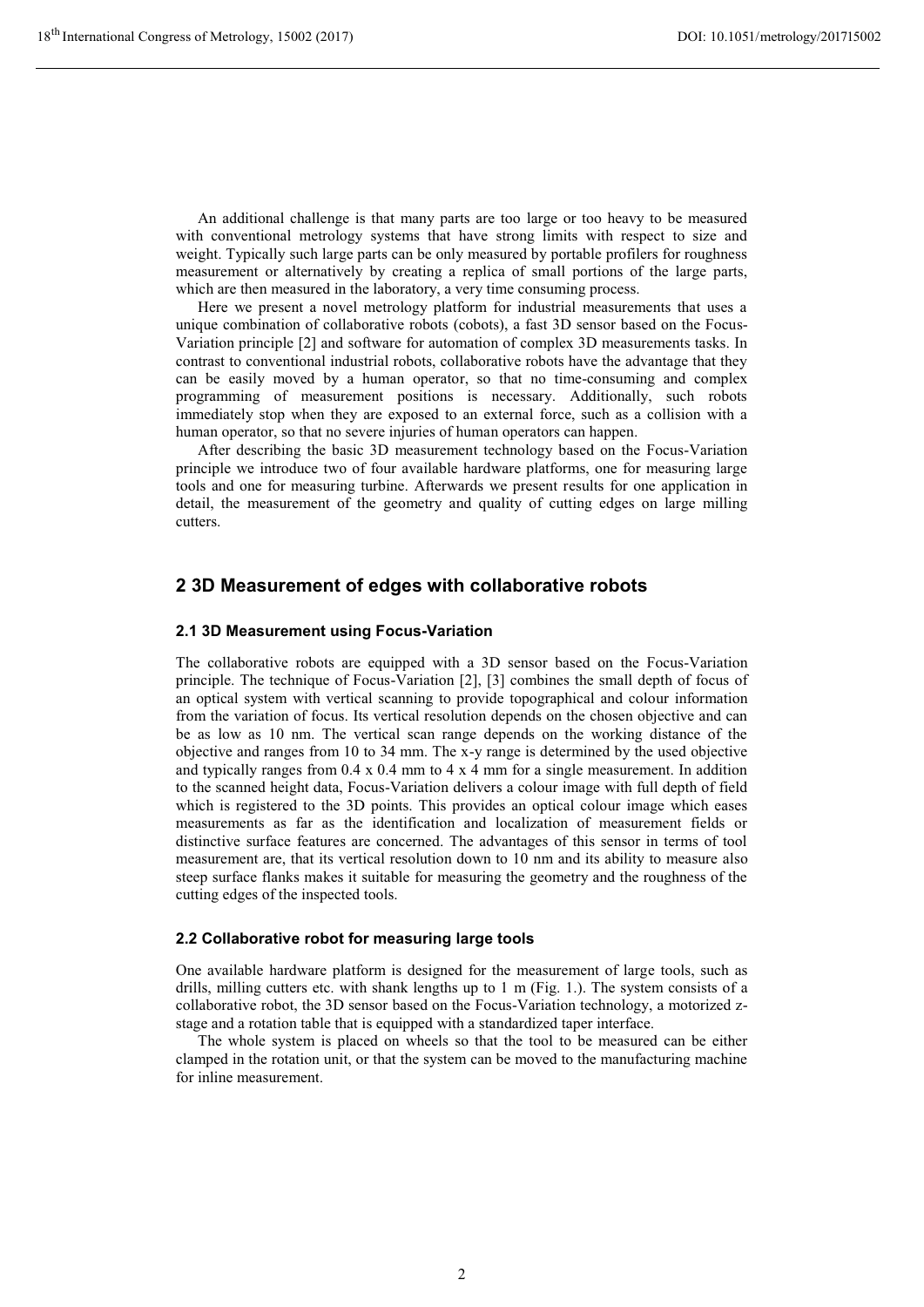On the sensor a smartphone is mounted, which includes an app showing the live view of the sensor, so that the robot can be easily focused on the surface without the need to look at the large monitor that is also available.

One of the key applications to be realised on this platform is the inspection of the quality and geometry of the cutting edges [4] of large tools. In contrast to traditional measurement devices in the laboratory, where each cutting insert of the tool has to be removed from the milling cutter, then placed below the laboratory measurement device, measured and reinserted again, the process cycle time can be dramatically reduced with the new system. The whole tool can be measured as it is, or even within the manufacturing machine.



Fig. 1. A hardware platform designed for measuring large tools with shanks up to 1 meter, consisting of a collaborative robot, equipped with a high-resolution 3D sensor. Operating and programming is easy and intuitive.

#### **2.3 Collaborative robot for measuring turbine discs**

Another hardware platform is designed for the quality assurance of turbine discs. In addition to the collaborative robot and the 3D sensor, the system consists of a rotation unit able to carry parts up to 120 kg. This system is also equipped with a sensor that stops the machine when a user enters the measurement area.

One key application here is to evaluate the edge break on large aerospace turbine discs to assure that none of the edges are too sharp to compromise aircraft safety.



**Fig. 2.** A hardware platform designed for measuring turbine discs with weight up to 120 kg, consisting of a collaborative robot, equipped with a high-resolution 3D sensor. The robot arm, with its attached measuring sensor, is easily and conveniently manipulated by the operator.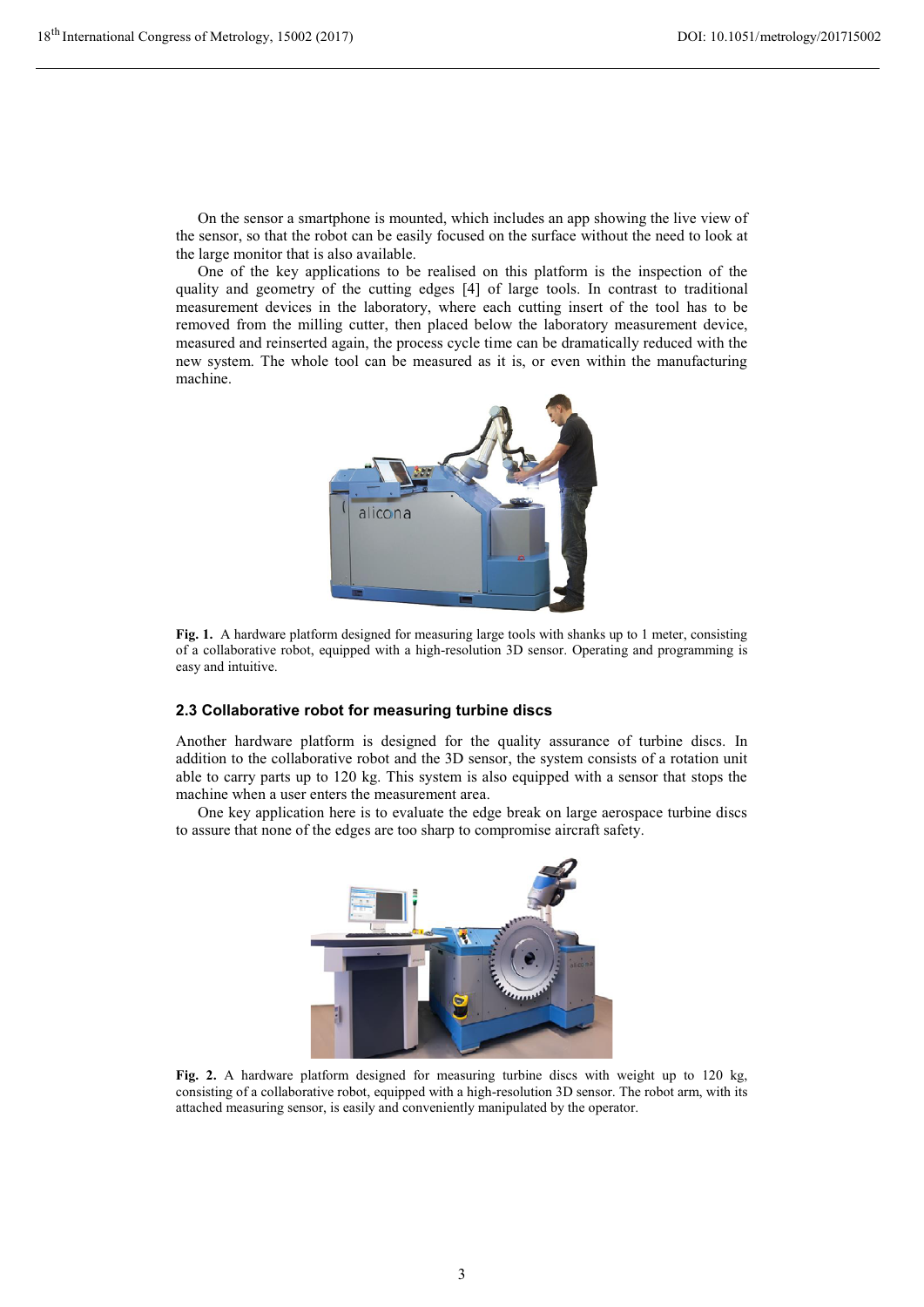#### **2.4 Automatic measurement of the quality of cutting edges**

A key application for the proposed hardware platform in subsection 2.2 is the measurement of cutting edges on large tools such as milling cutters. Besides the measurement of the edge geometry (edge radius, wedge angle, ...), tool manufacturers are specially interested if the cutting edge has defects either before use in the manufacturing machine or during their lifetime. In this context, the proposed measurement device offers the possibility to measure a large range of defect parameters such as the length, area or volume of edge defects. The system is equipped with a software interface that allows automating the whole measurement process. Hereby, the administrator once defines a measurement program that specifies at which positions the different edges must be measured and which specific parameters should be inspected. Afterwards the operator performs the measurements using the following steps:

- 1. The operator clamps the whole milling cutter that is equipped with a series of cutting inserts in the rotation table.
- 2. The operator selects the measurement program and starts it.
- 3. The measurement is performed automatically and the results are displayed on the screen.

The process of measuring the parameters which quantify if the edge has defects or not is performed using the following steps:

- 1. Performing a 3D measurement of the cutting edge using the optical 3D sensor.
- 2. Either calculating a reference geometry or using a reference geometry (e.g. from CAD or from a golden standard) as comparison.
- 3. Calculating the difference between the 3D measurement and the reference geometry.
- 4. Calculating a range of parameters that quantify the quality of the cutting edges.

One of the key aspects is that for edges with small defects, it is not necessary to quantify the defects by comparing them to a reference edge (step 2 above), but the system can automatically estimate the reference geometry based on the measured data in the case that 50% of the measured edge are free from defects. This is visualized in Fig. 3. which shows the measured 3D dataset of a cutting edge and the automatically calculated reference geometry.

Once the difference between the measured dataset and the reference dataset has been obtained, a series of parameters can be evaluated including defect length, area and volume. Some of these are graphically visualized in Fig. 4.



**Fig. 3.** Measured 3D dataset (left) and calculated reference geometry (right).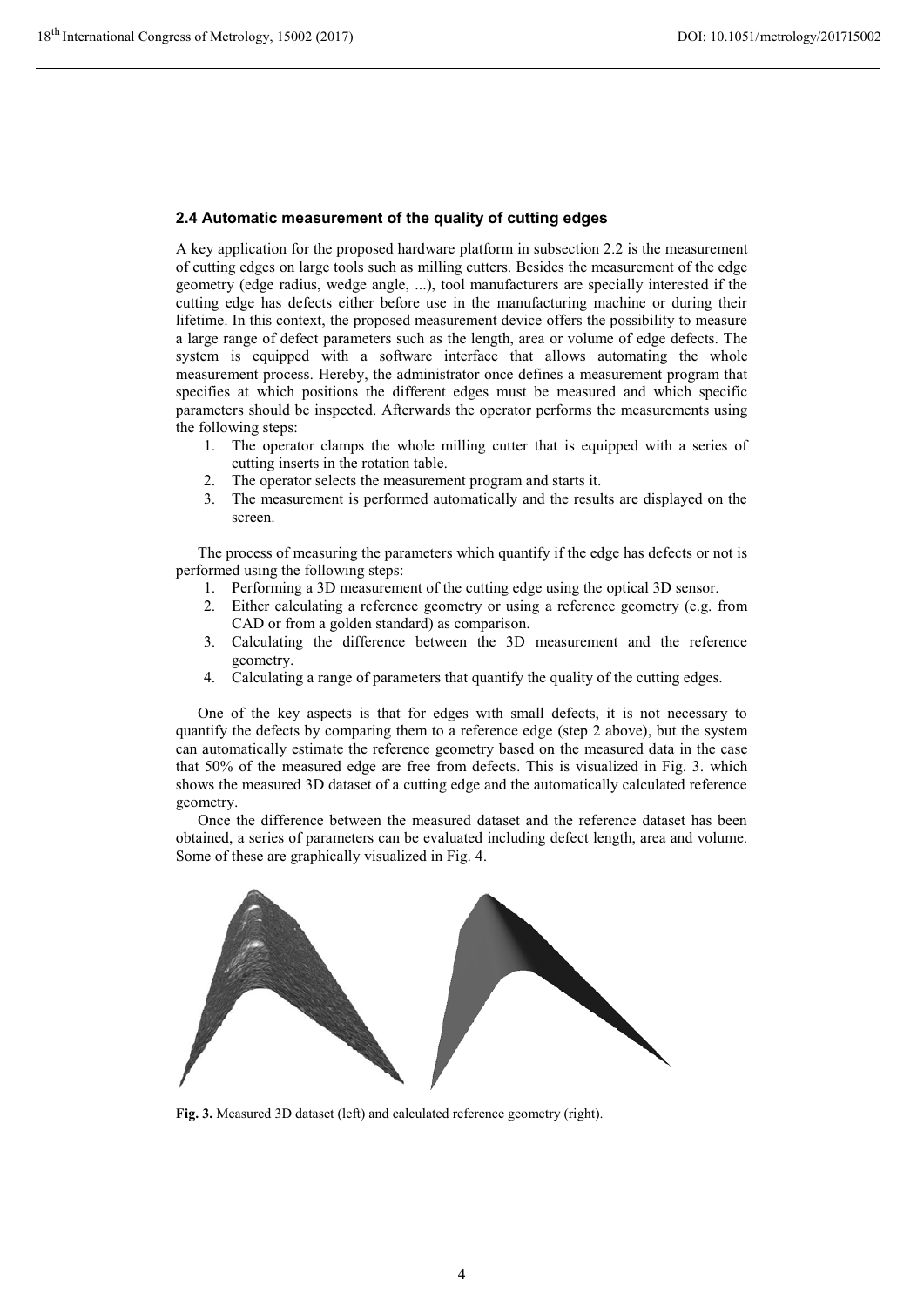

**Fig. 4.** An overview of several possible parameters for quantifying the quality of a cutting edge. Top: parameters that quantify the chipping along the cutting edge. Bottom: Cross-section of the cutting edge showing parameters that describe the defect length along the clearance and chipping surface.

### **3. Results**

In the following we present results of quality measurements of cutting edges which have been realized using the cobot solution in Fig. 1. Fig. 5. shows the 3D dataset of a measured cutting edge with overlaid true colour information (left) where found defects have been marked with a bright surrounding. The figure on the right-hand side, shows the depth of the defects with pseudo colours where the deepest defect is about 5 μm. In total, five defects have been found, whereas the threshold for the defects has been set to 1 μm.

In Fig. 6. a height profile along the cutting edge is provided. In addition to the defects, also the geometry of the cutting edge including the cutting edge radius or wedge angle is evaluated as shown in Fig. 7. To verify that the automatically detected parameters are correct, the parameters have also been manually measured, e.g. using cross-sections and manual measurements as shown in Fig. 8., where the defect length along the chipping and clearance surface has been measured. The difference of the automated and manual measurement for different parameters, as well as the repeatability of 10 automated measurements was smaller than 1 μm.



**Fig. 5.** Measured 3D dataset with true colour information and marked defects (left) and with pseudo colours, which show the difference to the reference geometry (right).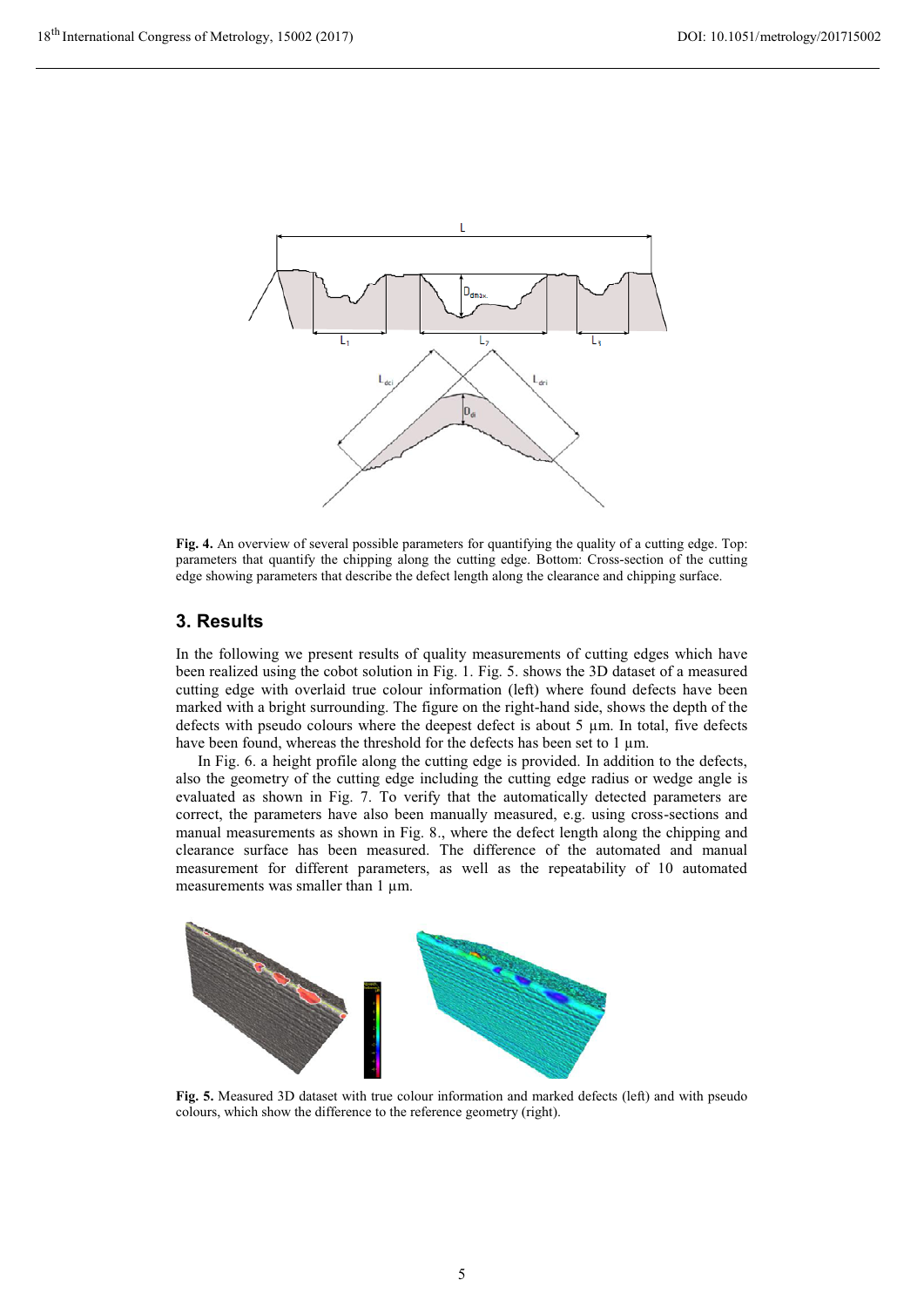

**Fig. 6.** Height profile which has been extracted along the cutting edge.



Fig. 7. Mean cutting edge profile (left) and profile paths for profile extraction (right).



**Fig. 8.** Left: Manually evaluated defect length along the clearance surface.

# **4. Conclusions**

We have proposed new measurement systems for the measurement of large high precision parts within a production environment. The systems equipped with collaborative robots and high resolution 3D sensors are designed for easy and automated measurements that can be also performed by non-expert users. A key application, the measurement of the cutting edge quality on large tools, is realised with high accuracy and repeatability. In contrast to traditional solutions, the process measurement cycle time can be dramatically reduced, since tedious unmounting of cutting inserts and individual measurement on a conventional laboratory measurement device is exchanged by fully automated measurement of all cutting edges in a row without any user interaction.